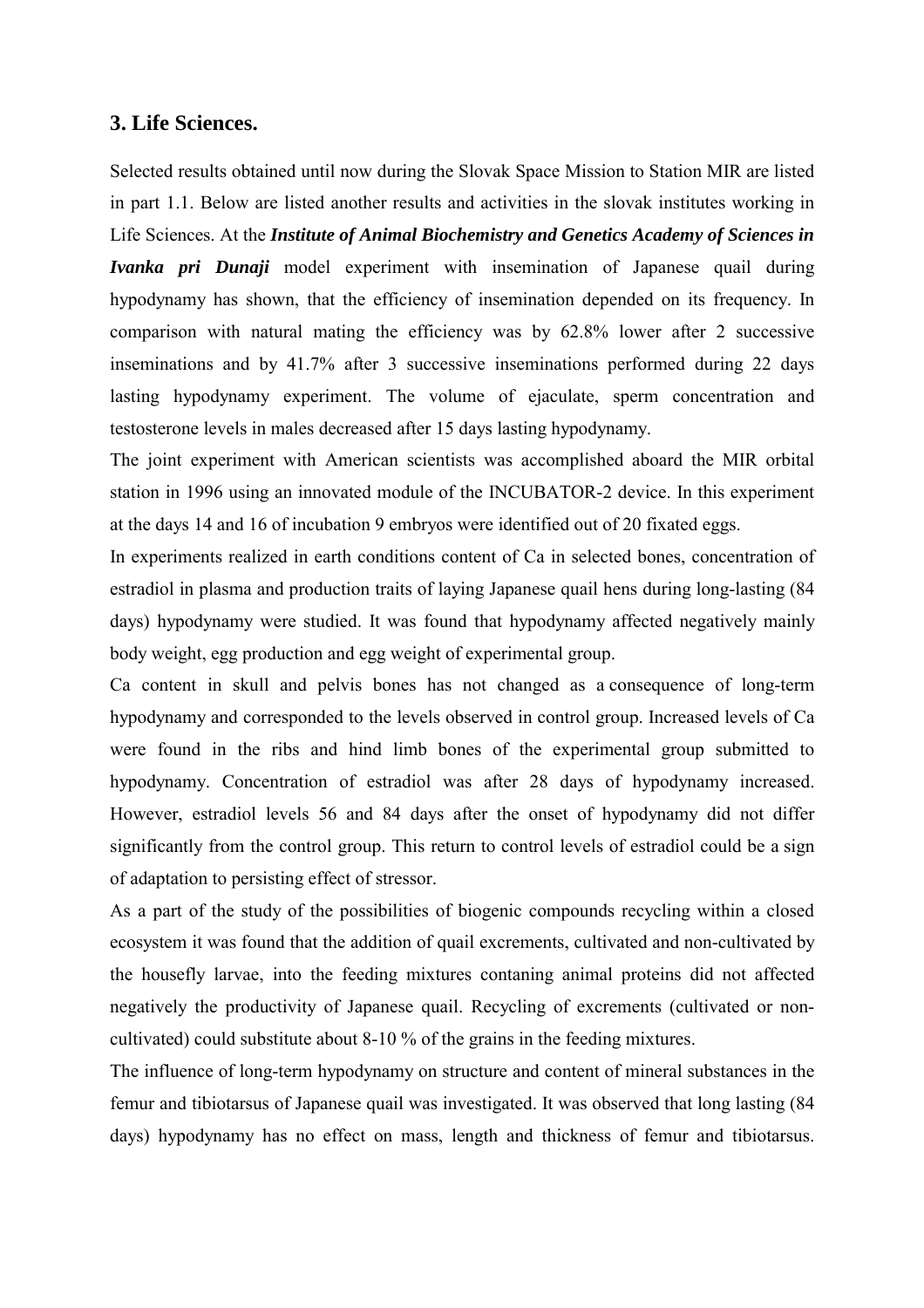However, the firmness of femur was lower in quails exposed to hypodynamy as compared to control grups. The firmness of tibiotarsus was not affected by hypodynamy.

The changes of the metabolism of calcium and phosphorus in Japanese quail exposed to hypodynamy were studied. It was observed that there is gradual decrease of calcium content in dung during the hypodynamy, the excretion of phosphorus was elevated. This is probably related to use of calcium for eggshell formation (1-20).

The effects of the microgravity on the early post-embryonic development in Japanese quail were studied. A bird, Japanese quail, is proposed as an element of the closed ecological and alimentary system and it is very important as a source of food for human subjects during space flight of long duration period. A question arising from the series of previous experiments was how to provide conditions for the survival and normal development of quail during the first days of the postembryonic development. It was decided to solve this problem by using artificial gravity produced by special centrifuge on board of station MIR. Resolving this problem represents crucial step in managing reproductive cycle of Japanese quail and producing the cosmic population of this bird in space. To reach the above mentioned aim the a special centrifuge, transport incubator, module controlling the operation of the board incubator 1M aboard the orbital station MIR, transport device for return of the hatched quails, device for the bio-material fixation for morphological examination, container for the feed, were designated and manufactured (21). Experiment aboard the station MIR lasted 7 days and its accomplishment was of great importance for the studies of ontogenic development of birds under microgravity conditions. First of all the feasibility of hatching the birds in space from eggs transported from the Earth and underwent two thirds of embryonic development on the Earth, has been approved. Investigation of the process of incubation of the quail eggs under the microgravity conditions and the hatching clearly showed that quail chicks were hatching at the normal period of development. The hatchability was very high and for the first time the quail chicks in the early days after hatching were subjected to diverse conditionsmicrogravity and artificial gravity. A lower activity of alkalic phosphatase was observed in intestine of quail, the morphological structure of lung, bone, liver and bone marrow was not changed. A delayed development of sceletal muscle and morphological changes in adrenals were observed in quail exposed to microgravity (22-28).

 An investigation of the effects of asymmetric activity of sensoric imputes (vestibular or proprioceptive) and an involvement of this activity in the development of kinetosis and orientation illusions (project Senso-asymetria proposed by *Institute of Normal and Pathological Physiology, SAS*) during space flight and readaptation period after space flight.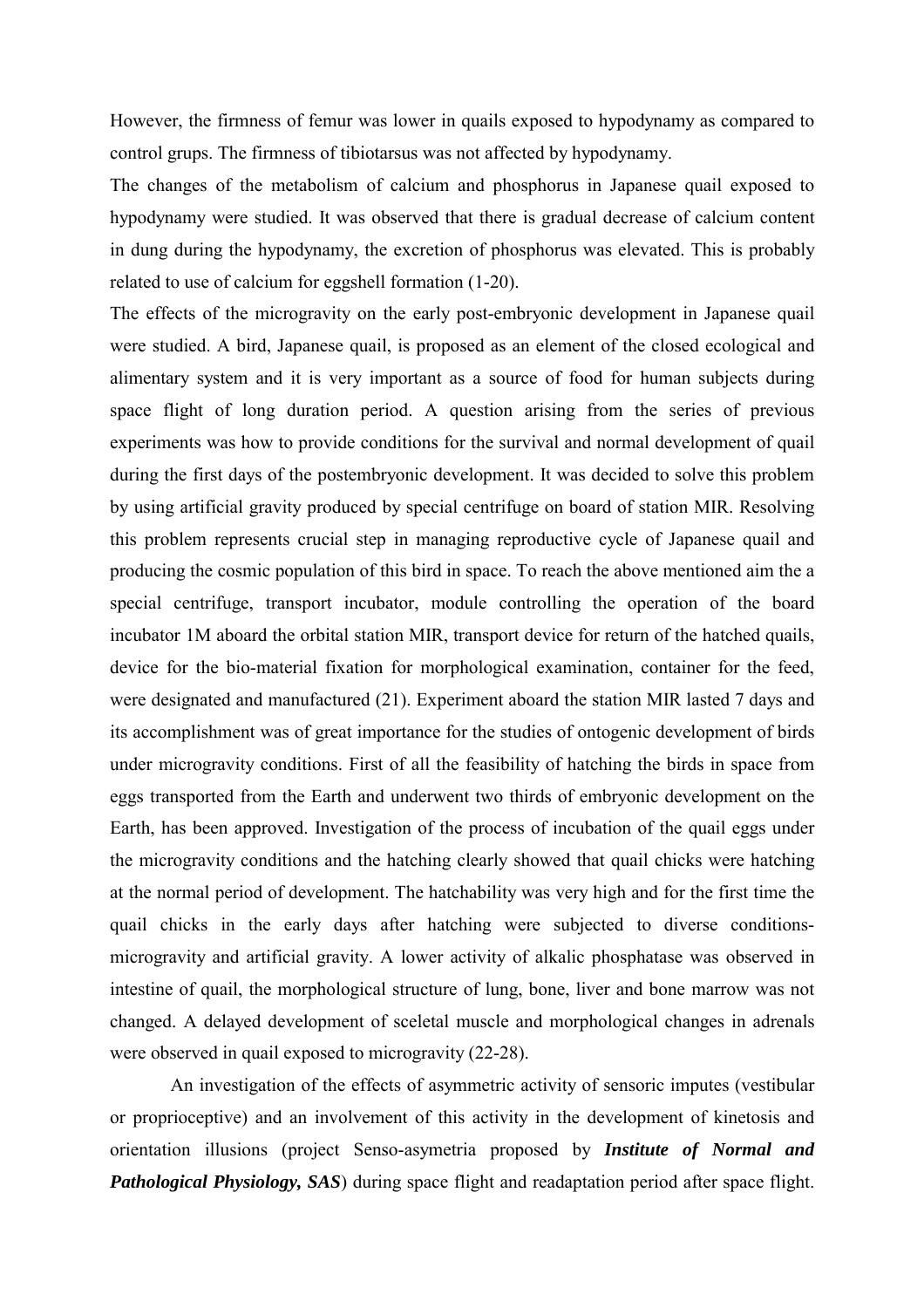The results of observations performed before, during and after space flight in Slovak astronaut showed a successful process of adaptation of vestibular system to microgravity. The stimulation of vestibular system by movements of head did not produced orientation illusions during the space flight. No important vegetative signs of kinetosis were found, but a decrease of the rate of head movement was noted. The disturbances of postural regulation were observed by using stabilometric measurement of posture, galvanostabilometry and after vibrator stimulation of leg muscles on the first day of landing. However, on the fifth day after the space flight these disturbances disappeared. New original results were observed in the readaptation of vestibulo-postural part of regulation of balance function by using a galvanic stimulation of vestibular apparatus. These results are important contribution to the studies of ethiology of kinetosis (29-31).

 The functional capacity of neuroendocrine system ( projects proposed by *Institute of Experimental Endocrinology, SAS*) to respond to various stress stimuli (see also chapter 1, project ENDOTEST) during space flight was studied by the exposure of cosmonaut to physical stress (workload), to metabolic stressor (insulin induced hypoglycemia and glucose load) and to psychic stressor (mental arithmetic test). Exposure to work load during space flight produced a higher increase of heart rate compared to changes before the flight. Changes in blood pressure were, however, similar to responses on workload before or after flight. Preflight workload produced a huge increase in plasma norepinephrine levels and moderate increase of plasma epinephrine levels. During space flight exaggerate response of both catecholamine plasma levels to workload were demonstrated. Significantly reduced plasma epinephrine response to insulin induced hypoglycemia was found during space flight compared to preflight changes. Plasma norepinephrine responses to insulin administration were not different compared to preflight levels. The higher increases of plasma growth hormone and prolactin levels were noted after workload during space flight as compared to preflight responses. However, a diminution of plasma prolactin and growth hormone responses to insulin induced hypoglycemia was observed during space flight. The results of oral glucose tolerance test showed that utilization of glucose was slightly delayed during space flight as compared to preflight values. A slight increase of plasma insulin and C-peptide levels in plasma was observed in glucose tolerance tests during the space flight and in postflight period. Plasma epinephrine levels were slightly reduced and plasma norepinephrine levels were not changed during glucose tolerance tests both in preflight and in-flight tests. The responses of plasma catecholamine levels to mental arithmetic test were relatively small and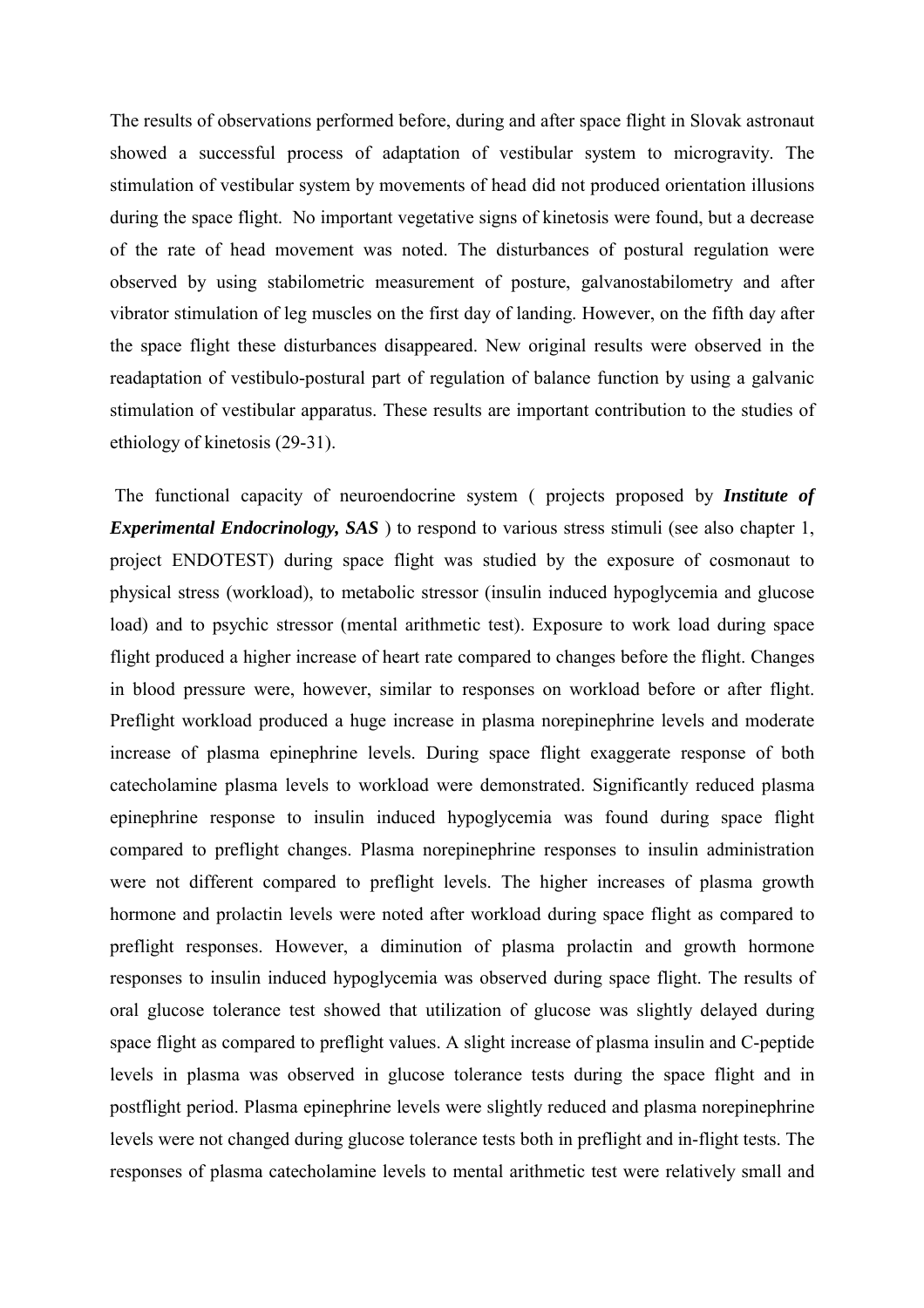were not affected by the space flight. The results demonstrate different responses of neuroendocrine system to some stressors during space flight and in the conditions of Earth gravity (32-34).

Simultaneously with space mission two-control ground projects Training and Metabolism were performed on human volunteers. The aim of the project Training was investigation of the effects of endurance training of astronauts in preflight period on the neuroendocrine and cardiovascular responses to various stress stimuli. The aim of the project Metabolism was to study the metabolic consequences of decrease physical activity of astronauts during space flight and in subjects during simulated microgravity on Earth.

Functional tests similar to those used in the project ENDOTEST were performed on the group of army aircraft pilots: physical exercise (80 % VO<sub>2 MAX</sub>), mental arithmetic, glucose tolerance test, insulin hypoglycemia and for evaluation of orthostatic tolerance Shellong test was added. Investigation was performed before and immediately after endurance training (1 hour of running at 75-80 %  $VO<sub>2 MAX</sub>$ , four times a week, lasting 6 weeks). The same functional tests were applied (project Metabolism) before and after 5 days of head-down strict bedrest (-6° tilt).

The results obtained in these two project should indicate the optimal pre-flight training of astronauts and some consequences of limited physical activity during space flight from point of view of neuroendocrine regulation of body function. The simulation of microgravity conditions by bed rest, even for a short period of 5 days, resulted in disturbance of glucose metabolism with increase of insulin secretion, in changes of the response of cardiovascular system to up right position with increase of the activity of renin angiotensin system and plasma aldosterone levels. Higher increase of prolactin plasma levels and diminished secretion of growth hormone as compared to control subjects followed physical exercise. The clinical investigations are still in progress. Results of previous observations from space physiology are in papers 35-38.

Terrestrial simulation experiments were performed by *Institute of Animal Physiology, UPJŠ*, *Košice* and demonstrated that fractionated irradiation, twice weekly 2.4 Gy of gamma rays, total dose 4.4, 9.6 or 14.4 Gy of gamma rays, decreased at some interval the pineal activity of serotonin N-acetyltransferase, decreased the concentration of melatonin in the pineal as in serum. The activity of pineal monoaninooxidase activity increased in the highest dose, and declared the possibility of preferential deamination of pineal serotonin in these animals (39). Two-phase response of pineal melatonin was assayed in 9.6 Gy of gamma ray-irradiated male rats. Early (60 min.) after the exposure melatonin decreased, later increased, and with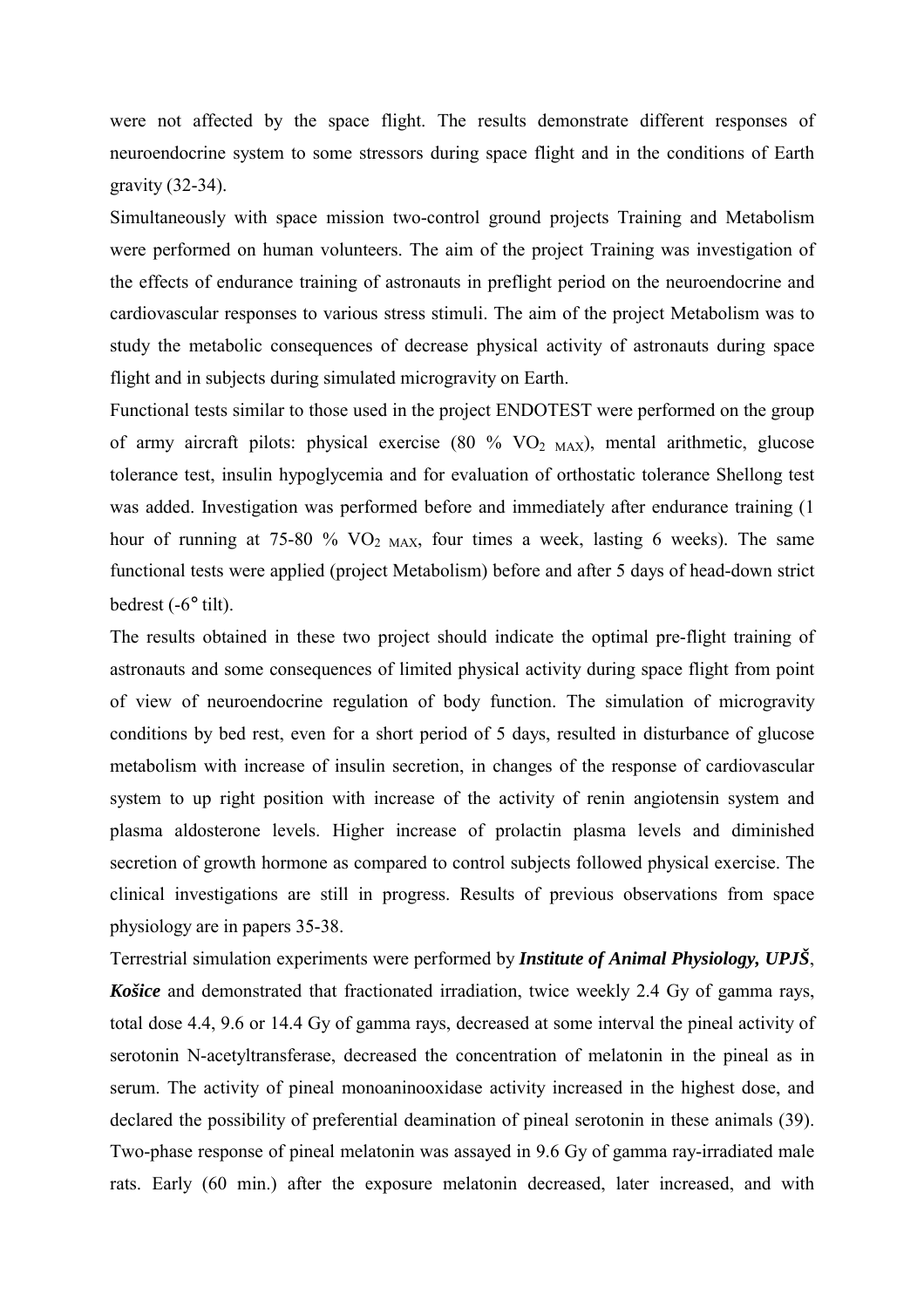temporary increased serotonin N-acetyltransferase activity in the pineal (40). Metabolic and hormonal changes in irradiated rats, focused on the effect of continuous irradiation with gamma rays, were summarized (41).

In chronobiology experiments it was observe that circadian oscillations of serum thyroid hormones in male rats were more pronounced in individual seasons comparing to the effects of selected photoperiods, when the experiments was realized in a single season (43). A distinct circadian rhythm in pineal dopamine, norepinephrine and epinephrine was found in the pineal of male Wistar:Han rats. The highest values were obtained in the first part of darkness, generally higher values were obtained during the darkness (42).

## References.

1. Chrappa, V., Sabo, V. : Larvae and pupae of housefly - suitable compensation the fish meal in feed mixtures of Japanese quail. In: Jubilejná hydinárska konferencia, VÚŽV, p 91. Nitra ,28. - 29. 5. 1997 .

2. Chrappa, V., Sabo, V., Boďa, K. : Monitoring of productive parameters of two lines of Japanese quails under standart condition and in hypodynamy. III.International avian microgravity and life support system. Workshop, Košice 29.9. - 2.10.1997.(R)

3. Chrappa V., Sabo V.: Comparison of production effects of feeding meals from larvae and pupae to adult Japanese quail. Czech Journal of Animal Science, 43, 15-23,1998

4. Jankela, J., Baranovská, M., Antalíková, J., Mravcová, I. : Preliminary results of the dynamics of CA and P at the hypodynamy of the Japanese quail. III. International avian microgravity and life support system. Workshop,Košice 29.9. - 2.10.1997.(R)

5. Kocišová, J., Sabo, V. : The effect of hypodynamy on the striated muscle in Japanese quail. III. International avian microgravity and life support system. Workshop, Košice 29.9. - 2.10.1997.(R)

6. Sabo, V., Chrappa, V., Boda, K. : The influence of long-term (84 days) hypodynamy on the efficiency of Japanese quail. III. International avian microgravity and life support system Workshop, Košice 29.9. - 2.10.1997.(R)

7. Sabo, V., Boda, K., Chrappa, V. : Processing of excrements of Japanese quails by the fly larvae under semi-operation conditions. III. International avian microgravity and life support system. Workshop, Košice 29.9. - 2.10.1997.(R)

8. Sabo, V., Juráni, M. : Production animal in a cosmic ekosystem. Symposium to 70th birthday of prof. Boda. Košice 10.4.1997

 9. Sviatko, P., Boďa, K., Sabo, V. : The effect of hypodynamy on the level of mineral substances in the tibiotarzum and femur of Japanese quail. III.International avian microgravity and life support system. Workshop, Košice  $29.9 - 2.10.1997$ .(R)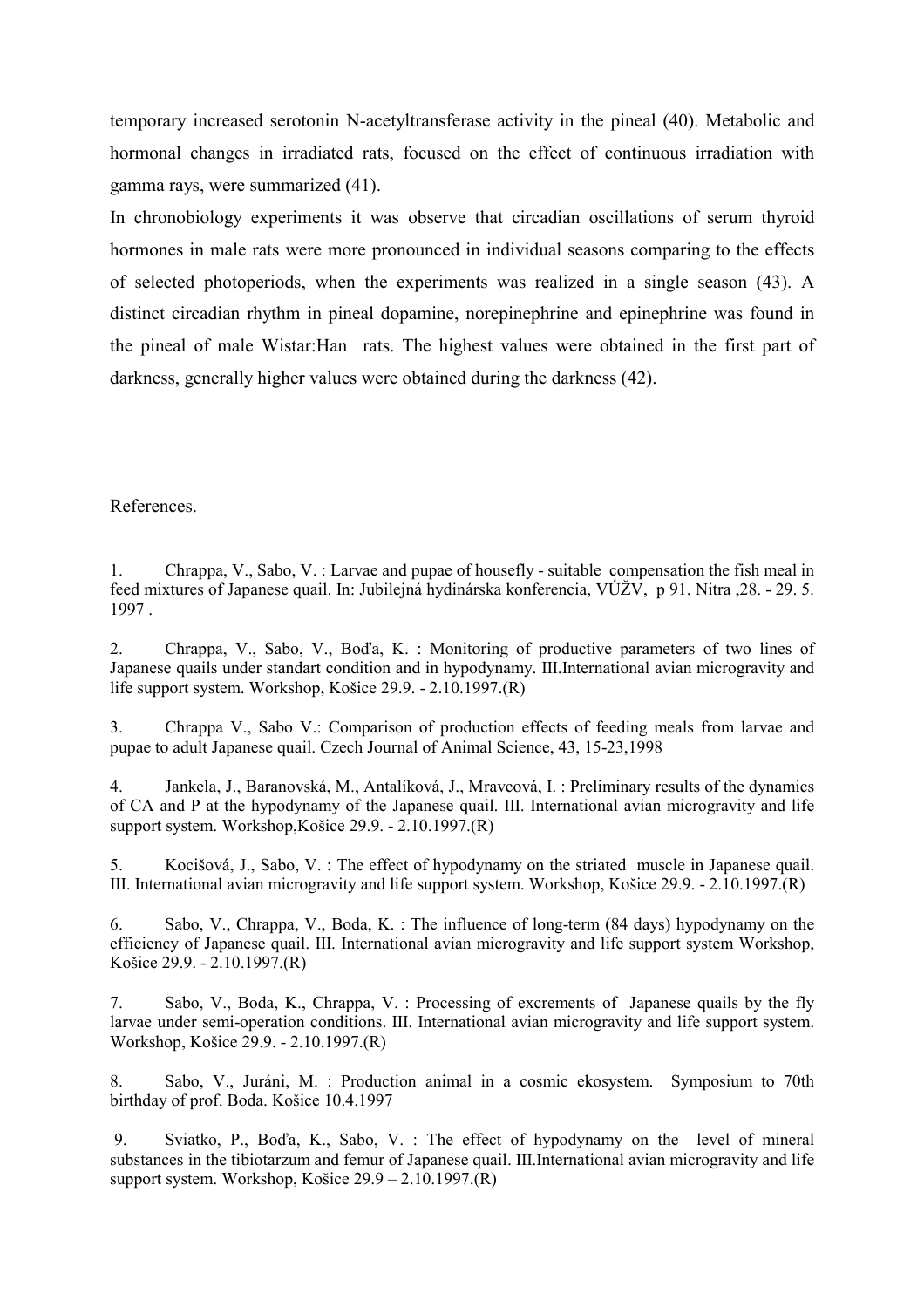10. Výboh, P., Juráni, M., Sabo, V. : Plasma estradiol levels during long lasting hypodynamy in Japanese quail. III. International avian microgravity and life support system. Workshop, Košice 29.9.  $-2.10.1997(R)$ 

11. Sabo,V., Chrappa,V., Boďa, K. : Effect of long- term / 84 days / hypodynamy on the efficiency of japanese quails. Folia Veterinaria , 42 , Suppl. 1 , 59-63 1998.

12. Výboh, P., Juráni, M., Sabo, V : Plasma estradiol levels during long - lasting hypodynamy in japanese quail. Folia Veterinaria , 42 Suppl. 1 , 57-59, 1998.

13. Jankela, J., Baranovská, M., Mravcová, I., Antalíková, J.: The influence of the hypodynamy on the calcium and phosphorus contents in japanese quail´s bones. Folia Veterinaria, 42, Suppl. 1, 49-53, 1998.

14. Sviatko, P., Boďa, K., Sabo, V. : The effect of hypodynamy on the content of mineral substances in the femur and tibiotarsus of japanese quails. Folia Veterinaria , 42 , Suppl. 1, 45-49 ,1998.

15. Chrappa,V., Sabo,V., Boďa, K. : Production parameters of two lines of japanese quails improved under standard conditions and hypodynamy Folia Veterinaria, 42 Suppl. 1 , 63-67, 1998.

16. Černý, H., Boďa, K., Sabo, V. : Microscopic study of selected skeletal structures during experimentally induced hypodynamy in japanese quail. Folia Veterinaria , 42 Suppl. 1 , 79-83,1998.

17. Antalíková , J., Jankela,J.,Baranovská, M. : The effect of branched chain amino acids on protein synthesis in two skeletal muscles of Japanese quail. Physiological Research, 48, 48-59,1999.

18. Antalíková, J.: Protein Metabilsm in Skeletal Muscles. Chemické listy, 93, 191 – 195, 1999.

19. Antalíková, J., Baranovská, M., Mravcová, I., Sabo,V., Škrobánek,P. : The diferent influence of hypodynamy on the calcium and phosphorus level in bones of males and females of Japanese quail. Physiological Research, 1999 (In press).

20. Antalíková,J., Baranovská,M.,Jankela,J, : The effect of branched chain amino acids on synthesis of skeletal muscle proteins in two muscles of Japanese quail during ontogenesis. British Journal of Nutrition.1999 (In press).

21. Sabo,V., Zongor,J., Májek,Š., Boďa,K., Guryeva,T.S., Pachomov,A.I., Bella,I. :Hardware of the flight experiment  $\ldots$  QUAIL – SK  $\ldots$  transport incubator. Acta Astronautica , 1999 (In press).

22. Kočišová,J., Cigánková,V., Zibrín,M, Lenhardt,Ľ., Sabo,V., Boďa,K., Dadaševa,O., Gurieva,T.S. : Morphological structure of gastrognemius muscle of Japanese quail hatched on space station MIR. Proceedings of conference Animal Health and Dieseases (in slovak). Košice 8. – 9. 9. 1999, 85-87. ( R )

- 23. Cigánková, V., Zibrín,M., Kočišová, J., Tomajková,E., Lenhardt, Ľ., Sabo,V., Boďa,K., Dadaševa, O., Gurieva, T.S.: Morphological changes in adrenal glands of Japanese quail hatched on space station MIR Proceedings of conference Animal Health and Dieseases (in slovak). Košice 8. – 9. 9. 1999, 88 –90. ( R )
- 24. Lenhardt,Ľ., Dudriková,E., Kočišová,J., Cigánková V., Zibrín,M., Tomajková,E., Sabo,V., Boďa,K., Dadaševa,O., Gurieva,T.S. : Histochemical activity of alcaline phosphatase in intestine of Japanese quail hatched on space station MIR. Proceedings of conference Animal Health and Dieseases (in slovak). Košice 8. – 9. 9. 1999, 29 – 30. ( R )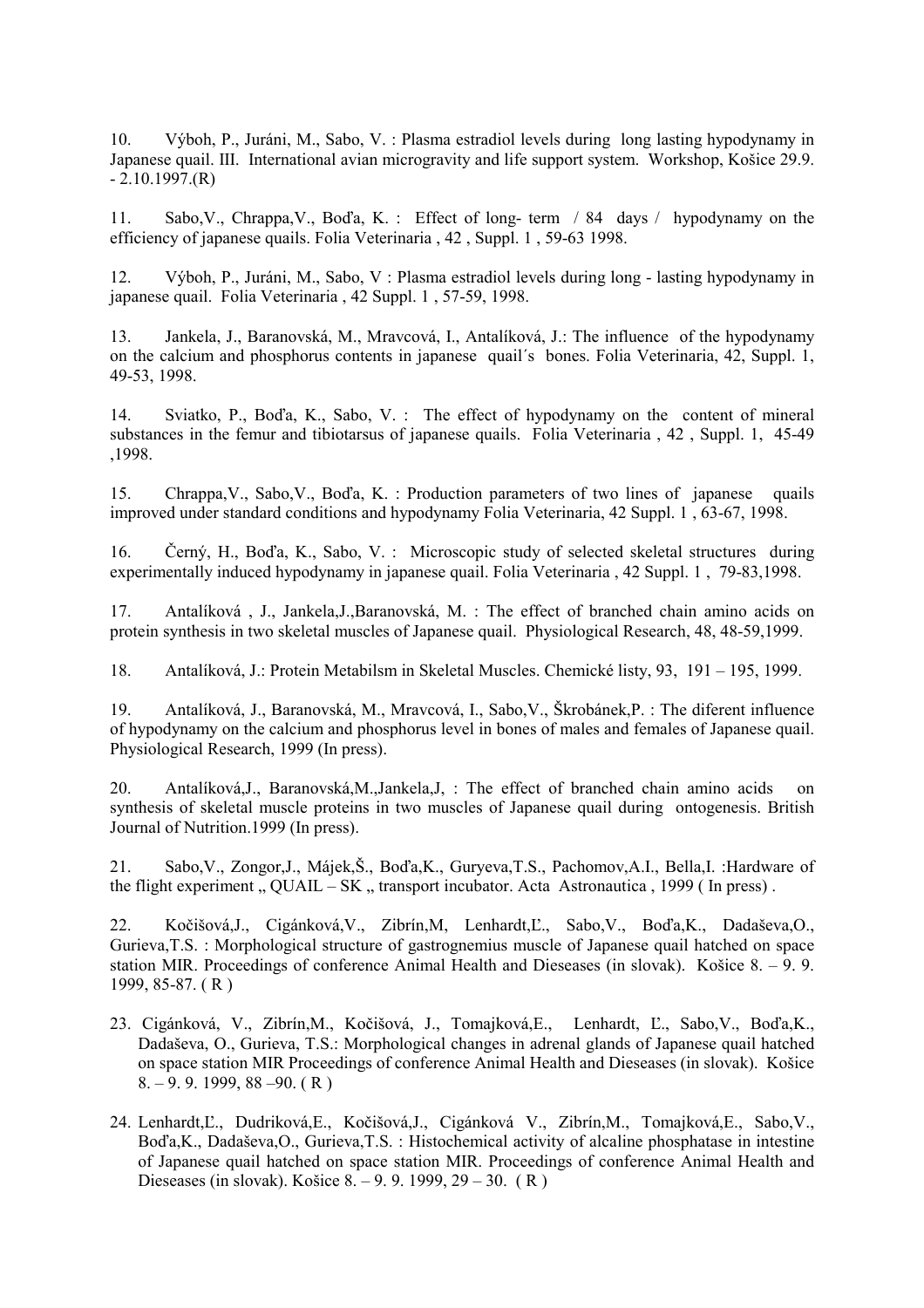25. Zibrín,M., Cigánková,V., Kočišová,J., Tomajková,E., Lenhardt, Ľ., Pálenik, Ľ., Sabo,V., Boďa,K., Dadaševa,O., Gurieva,T.S. : Structure of some tissues and organs of Japanese quails hatched on space station MIR. Proceedings of conference Animal Health and Dieseases (in slovak). Košice 8. – 9. 9. 1999, 59 – 61. ( R )

26. Cigánková , V., Zibrín, M., Kočišová, J., Tomajková, E., Lenhardt, Ľ., Sabo,V., Boďa, K., Dadaševa, O., Gurieva, T.S. : Morphological changes in adrenal glands of Japanese quail hatched on space station MIR 38<sup>th</sup> Congress of Slovak anatomical Society (in slovak), Bratislava 15. – 18. 9.1999,3, /V/

27. Kočišová,J., Cigánková,V., Zibrín,M, Lenhardt,Ľ.,Sabo,V., Boďa,K., Dadaševa,O., Gurieva,T.S. : Morphological structure of gastrognemius muscle of Japanese quail hatched on space station MIR.  $38<sup>th</sup>$  Congress of Slovak Anatomical Society, (in slovak), Bratislava 15. – 18. 9.1999,33, /V/

28. Zibrín,M., Cigánková,V., Kočišová,J., Tomajková,E., Lenhardt, Ľ., Pálenik, Ľ., Sabo,V., Boďa,K., Dadaševa,O., Gurieva,T.S.: Structure of some tissues and organs of Japanese quails hatched on space station MIR. 38<sup>th</sup> Congress of Slovak Anatomical Society (in slovak), Bratislava 15. – 18. 9.1999,101, /V/

- 29. Saling, M., Hlavačka, F., Stražovcová, A.: Asymetric tilt body posture caused by vibration of Achilles tendon in patients with unilateral vestibular hypofunction. Bratisl. lek. Listy, 98:(2), 1997, s. 97-101 (in slovak)
- 30. Hlavačka, F., Mergner, T., Bolha, B.: Frequency characteristic of human self-motion perception during translatory and rotatory stimulation. Studia Psychologica, 1997, 39:(4), pp. 298-300
- 31. Hlavačka, F., Shupert, C. L., Horák, F. B.: The timing of galvanic vestibular afferents responses to platform translation. Brain Research,1999, 821:, pp.8-16
- 32. Macho L., Kvetňanský R., Vigaš M.: Research program during space flight of Slovak astronaut. Seminár SVU, Bratislava, 25.2.1999 ( in slovak ).
- 33. Kvetňanský R.: Changes of hormone and neurotransmitter levels in blood of 1. Slovak cosmonaut during the stay on the space station Mir. Workshop of Slovak Society for Biochemistry and Molecular Biology, 24.5.1999, Bratislava.(in slovak).
- 34. Kvetňanský R.: Influence of stress on the activity of sympathic adrenal systém in human subjects on Earth and during space flight. The  $38<sup>th</sup>$  congress of the Slovak Anatomical Society , 16.9.1999, Bratislava (in slovak)
- 35. Macho L., Ficková M., Zórad Š., Kvetňanský R.: Changes of insulin receptors in tissues of rats exposed to different stressors. Physiol. Res. 46, P26, 1997
- 36. Grigoriev A.I., Noskov V.B., Poliakov V.V., Vorobev D.V., Nichiporuk I.A., Hinghofer-Szalkay H.G., Rossler A., Kvetnansky R., Macho L.: Dynamic changes in the reactivity of the hormonal systém regulation with the impact by LBNP sessions in long-term space mission. Aviakosm Ekolog Med 32, 18-23, 1998 ( in russian)
- 37. Hingohfer-Szalkay H.G., Noskov V.B., Rossler A., Grigoriev I.A., Kvetňanský, R., Polyakov V.V.: Endocrine status and LBNP-induced hormones changes during a 438-day space flight: A case study. Aviat Space Environ Med 70, 1-5, 1999